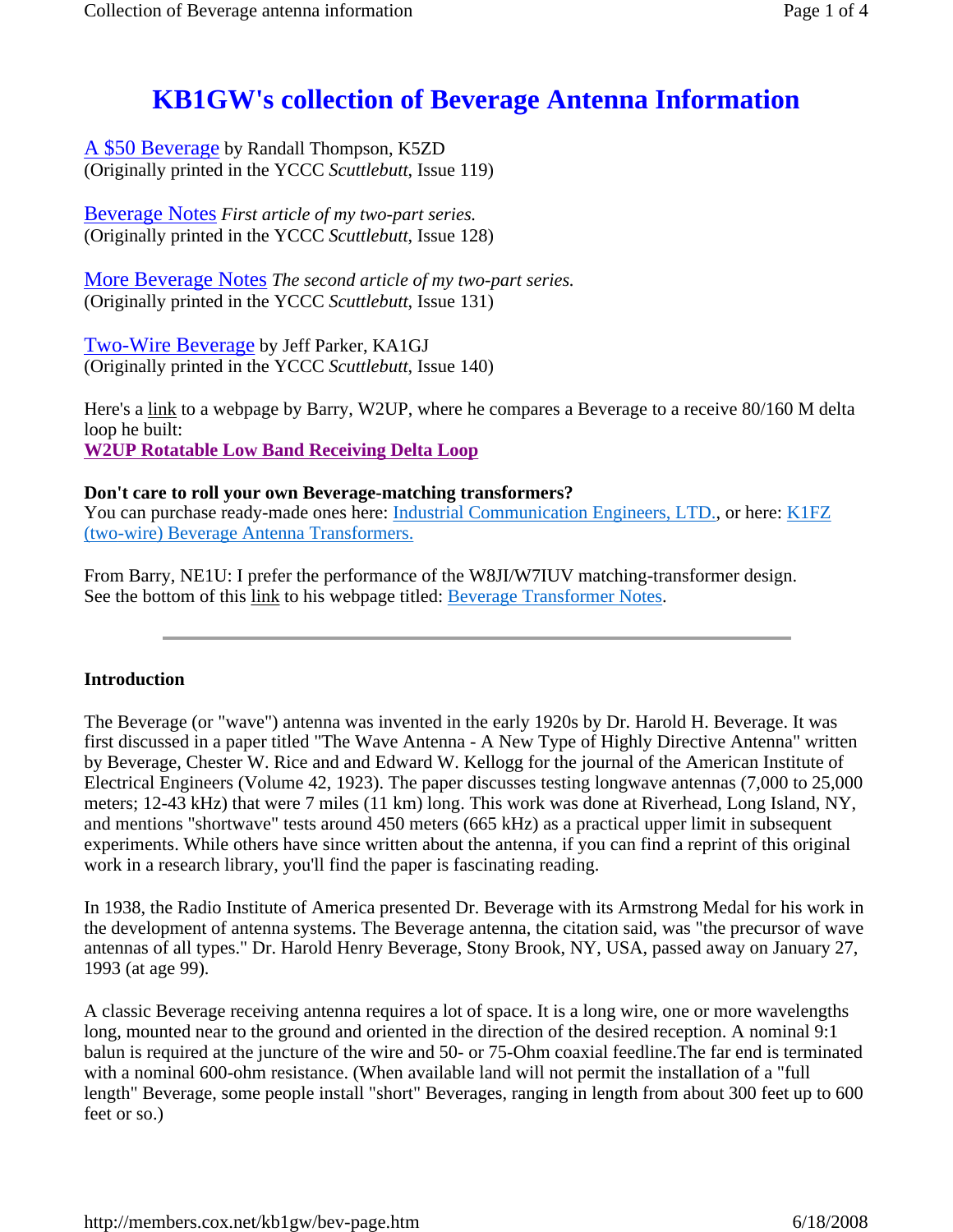The Beverage antenna is highly directional, responsive to low-angle signals, has little noise pick-up, and produces excellent signal to noise ratios. Some say the frequency range suitable for Beverage antennas ranges (from an Amateur Radio viewpoint) from 1.8 MHz on up to about 7 MHz or so... However, consider the following from Frank, W3LPL:

*Subject: Beverage antennas effective on entire HF range From: Frank Donovan (donovanf@jekyll.sgate.com) Date: October 22, 1995 Organization: (Usenet's) rec.radio.shortwave*

*Properly designed Beverage receiving antennas are very effective across the entire HF frequency range. At the W3LPL DX contest station we use Beverages from 1.8 to 14 MHz, and during the sunspot maximum we used them up to 28 MHz!*

*Beverage arrays (multiple Beverages designed to operate as a phased array) are even more effective on HF. I've seen Beverage arrays with as many as 128 individual Beverage elements, each 220 feet long and 4 feet high.*

#### **ARRL Books:**

"Low Band DXing:" Low band antennas (TX and RX, including Beverages), operating techniques; by ON4UN

"DXing on the Edge--The Thrill of 160 Meters:"

160-meter operating, TX and RX antennas, and more; by K1ZM (includes an audio CD, too).

#### **Beverage antenna articles--from** *QST***:**

"Beverage Antennas for Amateur Communications," *QST* Magazine, January 1983, pp. 22-27. (Belrose, Litva, Moss, and Stevens)

"The Classic Beverage Antenna, Revisited," *QST* Magazine, January 1982, pp. 11-17 (H. H. Beverage and Doug DeMaw).

"The Wave Antenna for 200-Meter Reception," *QST* Magazine, November 1922, pp. 7-15 (H.H. Beverage).

#### **K9AY receiving-loop antenna article--from** *QST***:**

"The K9AY Terminated Loop--A Compact, Directional Receiving Antenna" *QST* Magazine, September 1997, pp. 43-46 (Gary Breed).

**"EWE" receiving antenna articles--from** *QST***:**

"Is This EWE For You?," *QST* Magazine, February 1995, p 31 (Koontz). "Feedback," (Re: Is This EWE For You?), *QST* Magazine, April 1995, p 75 (Koontz).

"More EWE's For You" *QST* Magazine, January 1996, p 32 (Koontz).

#### **Further reading:**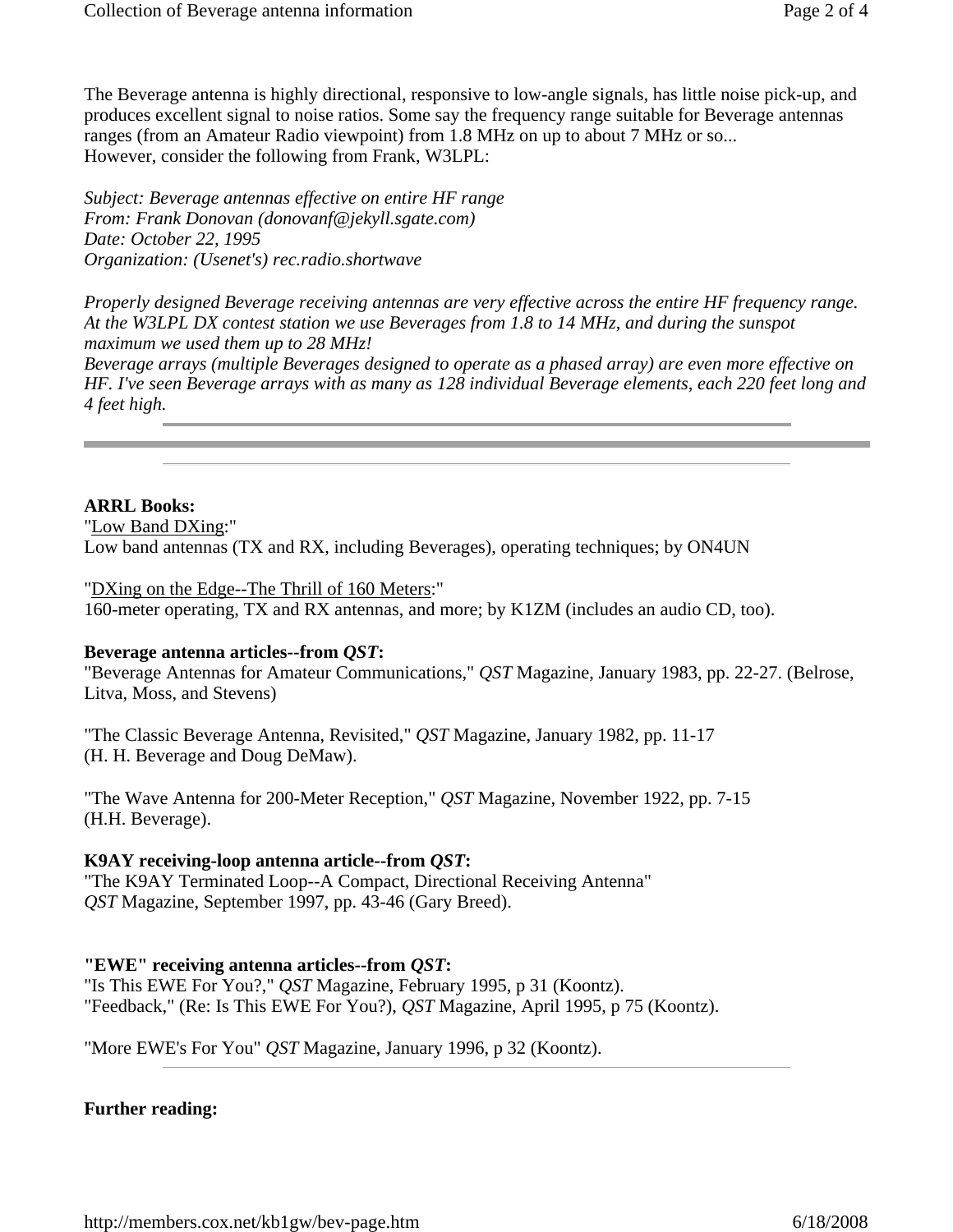"The Beverage Antenna Handbook" Victor Misek, W1WCR 142 Wason Road Hudson, NH 03051

"Beverage and Longwire Theory" National Radio Club P.O. Box 164 Mannsville, NY 13661

"The Beverage Antenna" *Popular Electronics* magazine January 1998 issue; pages 40 to 46 An article by Joseph J. Carr, K4IPV

#### **Where you can purchase hardware for your receive antenna:**

#### **K1FZ offers his model KB-1 and the KB-2 \*two-wire Beverage\* matching transformers that include:**

-High efficiency wound ferrite toroid transformers with isolated 50 ohm windings for minimum noise transfer.

-Transformers are housed in attractive, rugged plastic project type boxes.

-Each unit is individually calibrated to eliminate variations found in mass production.

-The use of large core size prevents saturation from adjacent local stations.

**Website:** K1FZ Beverage Antenna Transformers

**-- and --**

#### **Industrial Communication Engineers, LTD.**

PO Box 18495 Indianapois, IN 46218-0495 Tel. 800-ICE-COMM (800-423-2666) Main Office 317-545-5412 Cust Serv (parts) 317-547-1398 Fax 317-545-9645 Telex I.C.E. 27-440 **Website:** Industrial Communication Engineers, LTD.

About 1/2 the way down the above ICE webpage, you'll see that ICE offers their Model 180A matching box for \$39 (plus shipping). The 180A has taps to select 50 or 75-Ohm coax feedlines; and taps to match 300/450/600 or 800-Ohm Beverage antenna loads. The 180A has dc blocking capacitors and a gasdischarge lightning protection system. ICE also sells a Model 181A for \$39 (plus shipping), which allows you to apply a dc voltage into your Beverage for remote switching. Like the 180A, the '181A has a gasdischarge protection system.

Finally, they offer a Model 185A "resistive load" to terminate your Beverage with (\$34 plus shipping). It